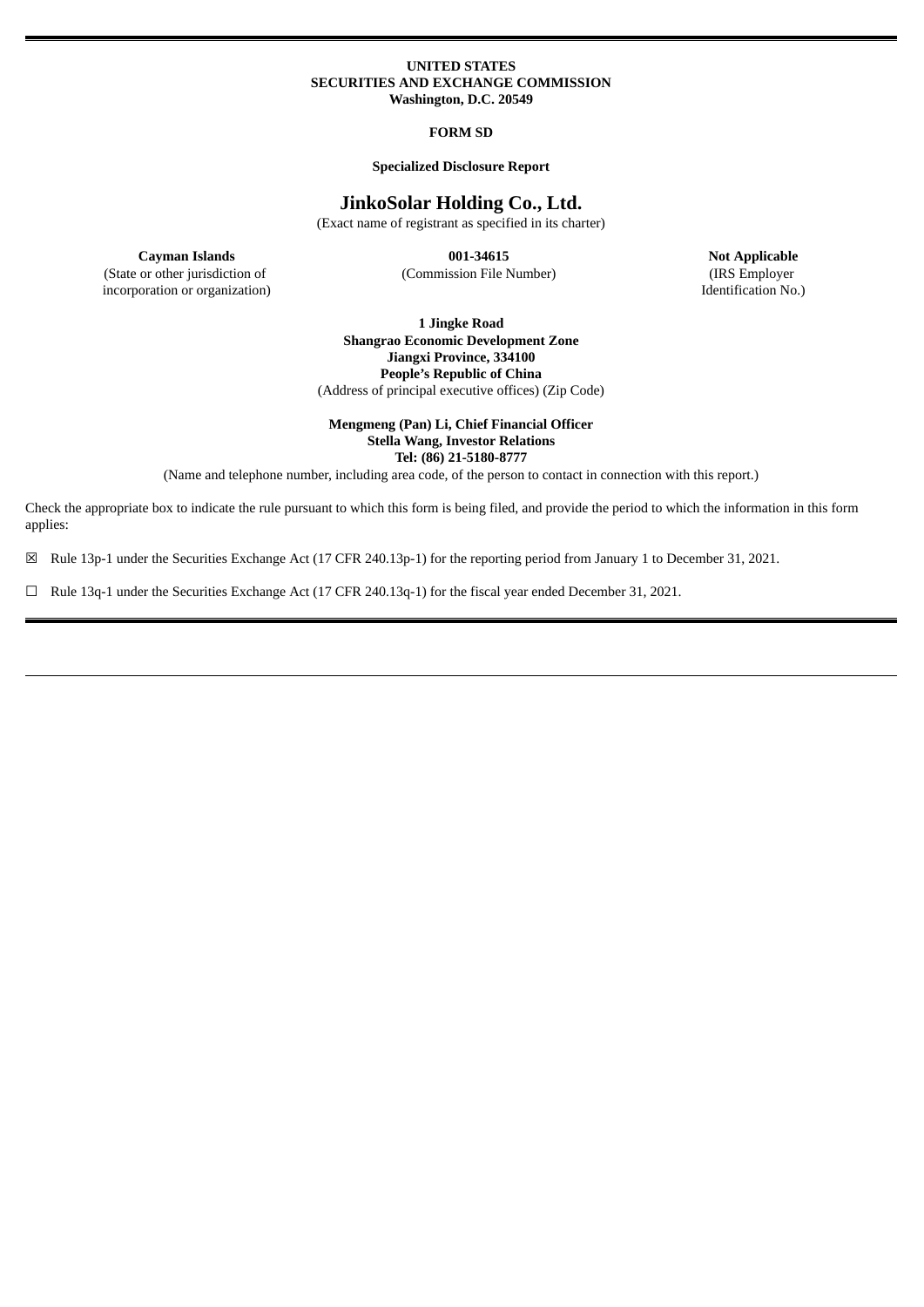## **Section 1. Conflict Minerals Disclosure**

## **Item 1.01. Conflict Minerals Disclosure and Report**

#### **Conflict Minerals Disclosure**

JinkoSolar Holding Co., Ltd. ("JinkoSolar") is one of the largest and most innovative solar module manufacturers in the world. JinkoSolar distributes its solar products and sells its solutions and services to a diversified international utility, commercial and residential customer base in China, the United States, Japan, Germany, the United Kingdom, Chile, South Africa, India, Mexico, Brazil, the United Arab Emirates, Italy, Spain, France, Belgium, and other countries and regions. JinkoSolar has built a vertically integrated solar product value chain, with an integrated annual capacity of 32.5 GW for mono wafers, 24 GW for solar cells, and 45 GW for solar modules, as of December 31, 2021.

JinkoSolar had over 31,000 employees across its 12 production facilities globally, 21 oversea subsidiaries in Japan, South Korea, Vietnam, India, Turkey, Germany, Italy, Switzerland, the United States, Mexico, Brazil, Chile, Australia, Canada, Malaysia, the United Arab Emirates and Denmark, and global sales teams in China, the United States, Canada, Germany, Switzerland, Italy, Japan, Australia, Korea, India, Turkey, Chile, Brazil, Mexico and Hong Kong, as of December 31, 2021.

The disclosures set forth herein for the reporting period from January 1, 2021 to December 31, 2021 are presented to comply with Rule 13p-1 under the Securities Exchange Act of 1934, as amended. According to section 1502 of the Dodd-Frank Wall Street Reform and Consumer Protection Act and the definition in the Form SD and for the purposes of this assessment, "conflict minerals" are defined as columbite-tantalite (coltan), cassiterite, gold, wolframite, and their derivatives, which are limited to tantalum, tin and tungsten.

#### *Description of Reasonable Country of Origin Inquiry*

JinkoSolar has taken the following steps as part of its reasonable country of origin inquiry to determine whether any conflict minerals may have originated in the Democratic Republic of the Congo or an adjoining country:

- Prepared a list of the materials used during the production of its products;
- Determined whether any conflict minerals were necessary to the functionality or production of products manufactured or contracted to be manufactured by JinkoSolar ("necessary conflict minerals");
- Identified the suppliers whose products contained necessary conflict minerals ("Suppliers in Concern");
- Requested that the Suppliers in Concern provide a statement on where they obtained their products and materials that contained conflict minerals and the origin for these products and materials; and
- Analyzed whether the necessary conflict minerals used by JinkoSolar during the reporting period may have originated in the Democratic Republic of the Congo or an adjoining country or whether they were from scrap or recycled sources.

JinkoSolar determined that during the reporting period, the conflict minerals necessary to the functionality or production of products that it manufactures or contracts to be manufactured were tin and tungsten.

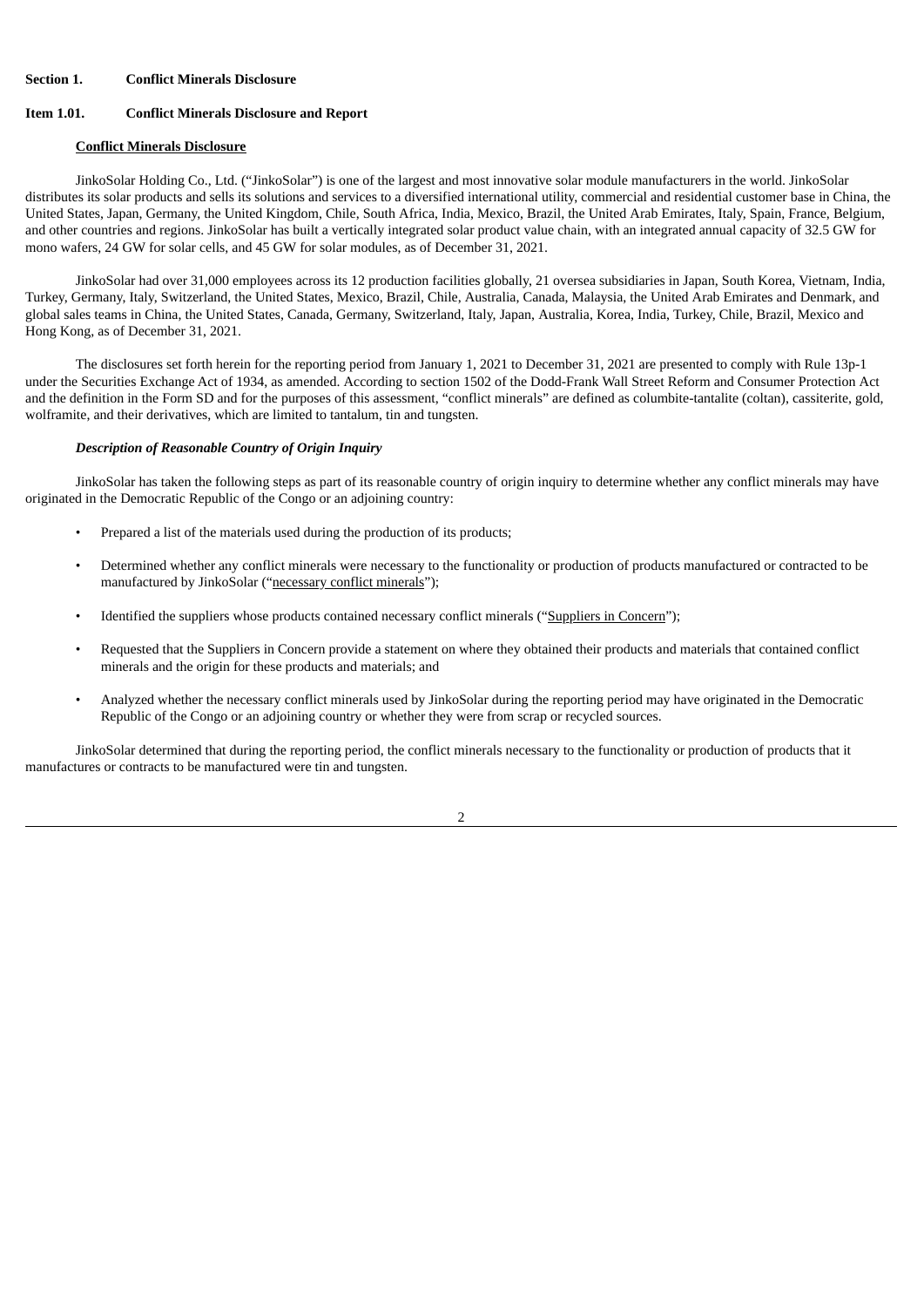- Tin-coated copper ribbon and solder wire used in the production of solar modules use tin. JinkoSolar has made inquiries with all its suppliers of tin-coated copper ribbon and solder wire about the source of the tin used in their products and further requested that these suppliers provide confirmation of origin for the tin contained in their products.
- Tungsten wire rope, tungsten hammer and molybdenum wire used in the production of silicon ingots use tungsten. JinkoSolar has made inquiries with all its suppliers of tungsten wire rope, tungsten hammer and molybdenum wire about the source of the tungsten used in their products and further requested that these suppliers provide confirmation of origin for the tungsten contained in their products.

JinkoSolar does not make purchases of raw ore or unrefined conflict minerals and makes no purchases in the Democratic Republic of the Congo or adjoining countries.

## *Determination*

Based on JinkoSolar's reasonable country of origin inquiry, JinkoSolar has no reason to believe that its necessary conflict minerals may have originated in the Democratic Republic of the Congo or an adjoining country.

## *Link in JinkoSolar's Corporate Website*

This specialized disclosure report on Form SD can be accessed on JinkoSolar's investor relations website at http://ir.jinkosolar.com/.

## **Item 1.02. Exhibit**

Not applicable.

## **Section 2. Resource Extraction Issuer Disclosure**

**Item 2.01. Resource Extraction Issuer Disclosure and Report**

Not applicable.

## **Section 3. Exhibits**

Not applicable.

## **Item 3.01. Exhibits**

Not applicable.